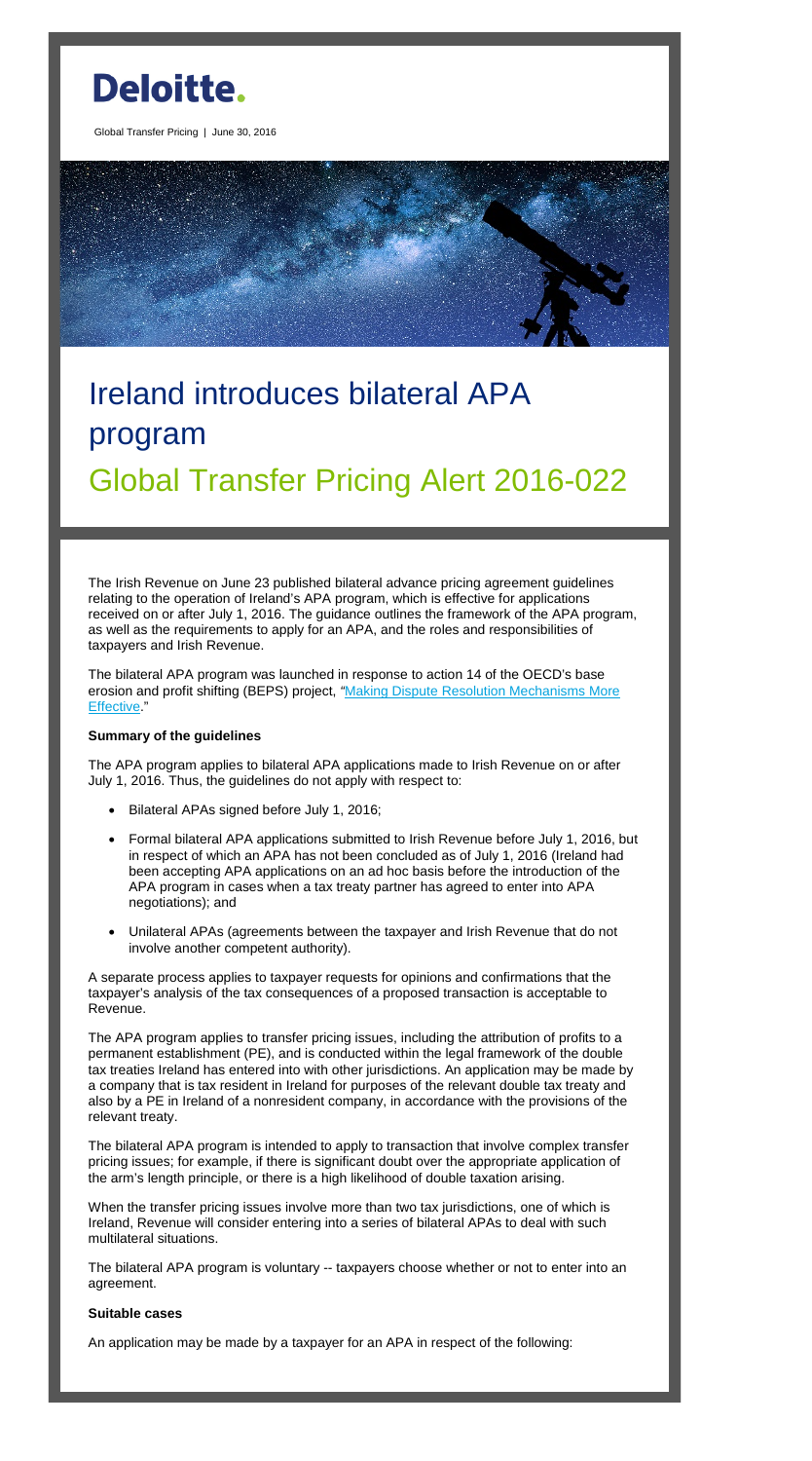- Transactions between separate business enterprises
- Transactions between parts of the same business enterprise operating in different countries (for example, between a head office and a PE, or between two separate PEs), subject to the provisions of the relevant double tax treaty.

## **Term and rollback**

An APA will be granted for a fixed period of time, typically between three and five years (excluding any rollback years). Irish Revenue are willing to consider other fixed periods subject to the other tax administration's agreement.

In accordance with action 14 of the OECD's BEPS plan, Ireland will provide for the rollback of APAs in appropriate cases, subject to the applicable time limits of both countries that are party to the APA.

# **APA process**

Part 4 of the guidelines sets out the distinct stages of the APA process:

- The prefiling stage, during which contact can be made with Irish Revenue on an informal basis to discuss the potential APA application. A prefiling meeting is encouraged to discuss the case. In exceptional cases, Irish Revenue are prepared to consider prefiling meetings on an anonymous basis.
- The formal APA application stage, during which certain information must be provided as part of the process. The necessary information is listed in an appendix to the guidelines and includes:
	- o A cover letter
	- o An executive summary
	- o Company background
	- o An industry analysis
	- o An overview of covered transactions
	- o A functional and economic analysis
	- o Financial information
	- o Legal agreements
	- o Details of any other tax authority audit inquiries relevant to the application
- Evaluation of the APA application by Irish Revenue and negotiation of the APA with the other competent authority.
- Formal agreement.
- An annual reporting requirement, whereby an annual report must be filed with Irish Revenue. The annual report should include:
	- o A statement whether the terms and conditions of the APA have been complied with
	- o A statement whether any critical assumptions underlying the transfer pricing methodology remain valid
	-
	- o Financial data for the reporting period, and a comparison to the target arm's length result agreed to in the APA
	- o Details of any adjustments made to stay within the arm's length range
	- o Any other information that may have a material impact on the APA.

The Irish Revenue have committed to conclude a bilateral APA, whenever possible, within a 24-month time frame once the formal application is received.

### **Comments**

With the increasing scrutiny and auditing of transfer pricing activities by tax authorities worldwide, the formalization of a bilateral APA program is a welcome development for Irish taxpayers.

APAs help prevent disputes between the taxpayer and a tax administration regarding the covered transactions, and the risk of double taxation. They provide certainty the taxpayer's selected transfer pricing method, and may mitigate audit exposure on major transfer pricing issues. Within the APA framework, tax administrations and taxpayers cooperate with each other in a nonadversarial environment.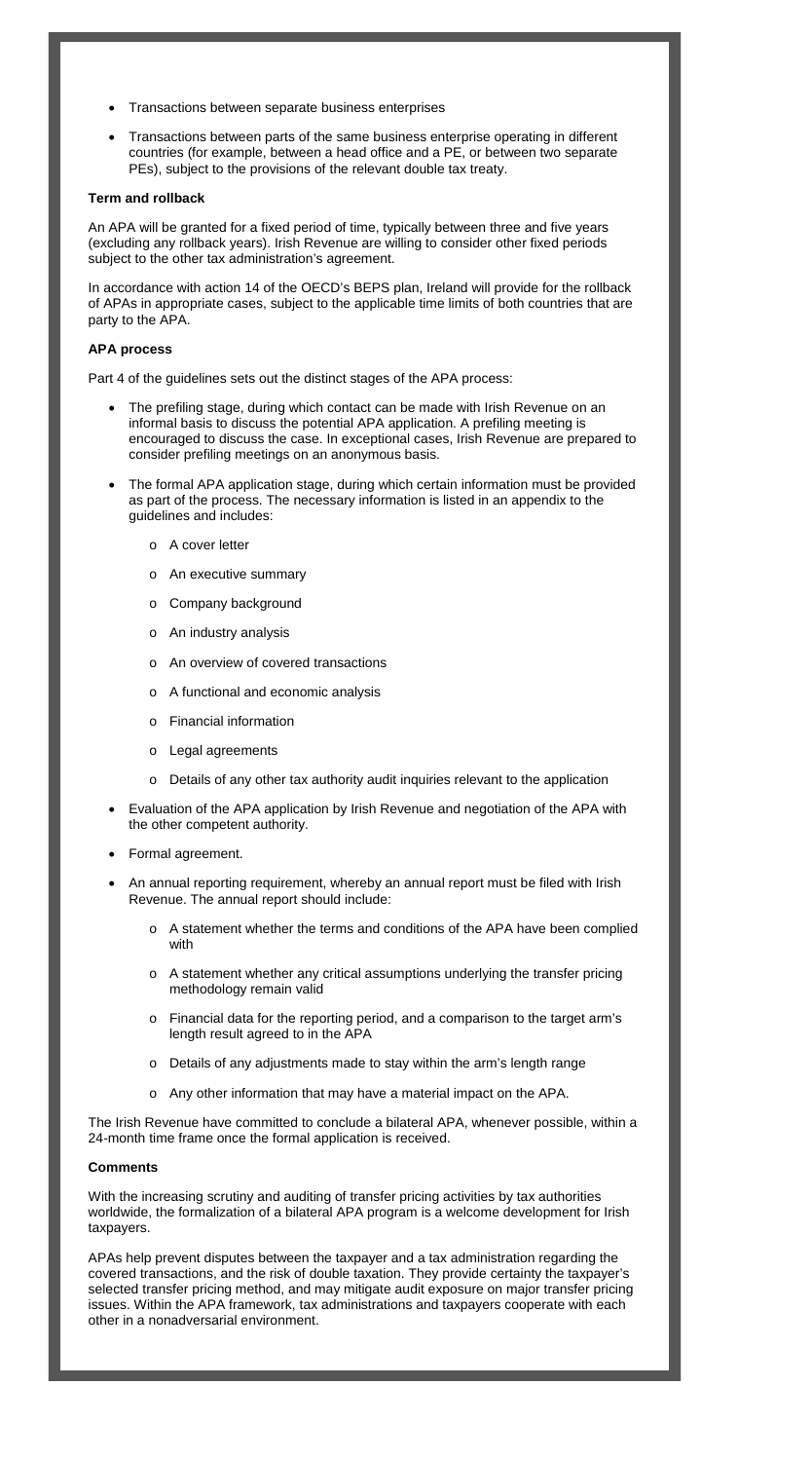Bilateral APAs provide certainty to taxpayers that the covered transfer pricing issues will not be subject to audit adjustments by the tax authorities of the countries that enter into the APA, provided the terms and conditions of the agreement are satisfied.

Overall, the formalization of the bilateral APA procedure is a positive development for Irish businesses, which are dealing with an increasingly challenging international tax environment where transfer pricing attracts significant attention from tax authorities globally.

**Resources** [2016 Global Transfer Pricing Country Guide](https://www2.deloitte.com/us/en/pages/tax/articles/global-transfer-pricing-country-guide.html) [Arm's length standard](http://www2.deloitte.com/global/en/pages/tax/articles/arms-length-standard.html) **[Transfer pricing alerts](http://www2.deloitte.com/global/en/pages/tax/articles/global-transfer-pricing-alerts.html)** 

Taxpayers contemplating entering into a bilateral APA should note that as a result of changes to transfer pricing documentation resulting from BEPS action 13, "Transfer Pricing Documentation and Country-by-Country Reporting," such arrangements may have to be disclosed in the master file and relevant local file. Moreover, EU Council Directive (EU) 2015/2376 on the mandatory automatic exchange of information will apply from January 1, 2017, and Irish Revenue will be obligated to automatically exchange certain information in relation to APAs with other EU member states, and to inform the European Commission of that information. In addition, some basic information will have to be provided in relation to APAs with non-EU jurisdictions. Taxpayers should consider these developments as part of their APA strategy.

#### **Contacts**

Gerard Feeney **Director** Deloitte Ireland gfeeney@deloitte.ie James Smyth Senior Manager Deloitte Ireland jasmyth@deloitte.ie

#### **Useful links**

**Get connected**

[Deloitte tax@hand](http://www2.deloitte.com/us/en/pages/tax/articles/deloitte-tax-at-hand-mobile-app.html)

[Join Dbriefs](https://www2.deloitte.com/global/en/pages/about-deloitte/articles/dbriefs-webcasts.html)

[Follow @DeloitteTax](http://www.twitter.com/deloittetax)

[www.deloitte.com/tax](http://www.deloitte.com/tax)

Deloitte refers to one or more of Deloitte Touche Tohmatsu Limited, a UK private company limited by guarantee ("DTTL"), its network of member firms, and their related entities. DTTL and each of its member firms are legally separate and independent entities. DTTL (also referred to as "Deloitte Global") does not provide services to clients. Please see http://www.deloitte.com/about for a more detailed description of DTTL and its member firms.

Deloitte provides audit, consulting, financial advisory, risk management, tax and related services to public and private clients spanning multiple industries. With a globally connected network of member firms in more than 150 countries and territories, Deloitte brings world-class capabilities and high-quality service to clients, delivering the insights they need to address their most complex business challenges. Deloitte's more than 220,000 professionals are committed to making an

impact that matters.

This communication contains general information only, and none of Deloitte Touche Tohmatsu Limited, its member firms, or their related entities (collectively, the "Deloitte network") is, by means of this communication, rendering professional advice or services. Before making any decision or taking any action that may affect your finances or your business, you should consult a qualified professional adviser. No entity in the Deloitte network shall be responsible for any loss whatsoever sustained by any person who relies on this communication.

© 2016. For information, contact Deloitte Touche Tohmatsu Limited.